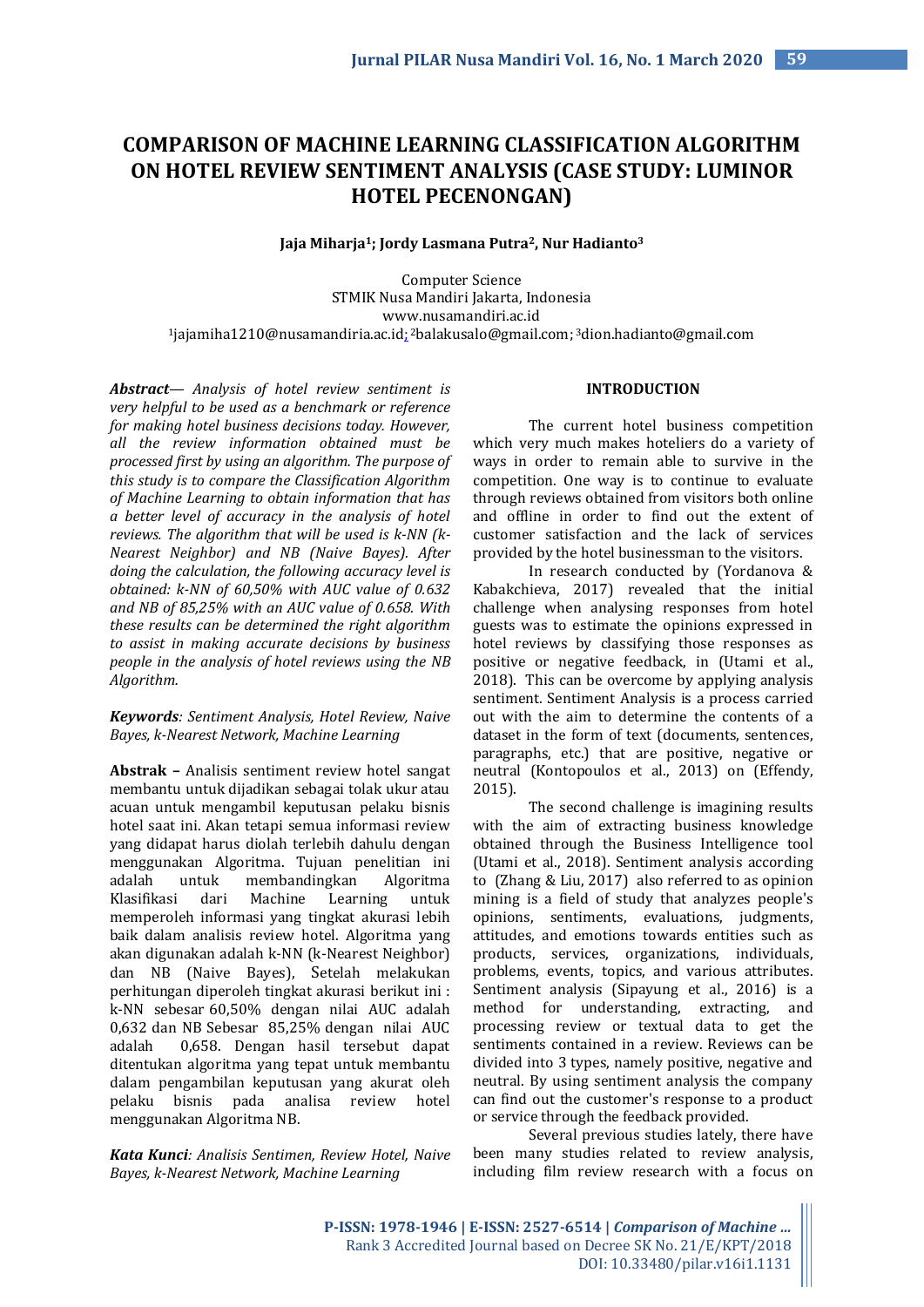classifying reviews into two classes, namely positive and negative using the Support Vector Machine (SVM) algorithm, the accuracy obtained by 71, 87% and increased to 77% by using hybrid Particle Swarm Optimization (PSO) (Basari et al., 2013).

Mining Opinion in hotel review uses the Naive-Bayes algorithm conducted by (Muthia, 2016). This study shows the effect of using the ngram feature on Naive Bayes with an increase in accuracy to 87%. Other researchers compared the classification algorithm between Support Vector Machine (SVM), Naive Bayes (NB), and Artificial Neural Network for film reviews with the highest accuracy produced by SVM with an accuracy value of 81.10%. While the results of the comparison of feature selection algorithms between information gain, chi-square, forward selection, and backward elimination obtained the highest results in information gain using the top k parameter with a value of  $k = 200$  and the accuracy results of 84.57% (Chandani et al., 2015).

Research conducted (Dey et al., 2016) discuss the two machine learning algorithms, namely K-Nearest Neighbor (K-NN) and Naive Bayes and compare the two accuracies as a whole. The results showed in the film review, Naive Bayes gave much better results than K-NN but both hotel reviews gave almost the same performance. Research related to the classification of sentiments regarding hotel reviews on social media using several algorithms such as Decision Tree Learning, K-NN, and Neural Networks. By using a 20-200 balanced dataset, the highest accuracy is obtained at 85.90% (Yordanova & Kabakchieva, 2017).

Although the number of studies on text mining applications has increased, in marketing, there are still research gaps regarding customer assessment preferences through text mining procedures (Dirsehan, 2016). Currently, there are many methods used to get the highest accuracy in the field of text mining research. Adding features to several methods has also been carried out. But still different results are shown by different studies. And there is no fixed conclusion that can prove the best algorithm for research involving sentiment analysis. Therefore this study aims to get the best algorithm among several algorithms that can be used in sentiment analysis testing related to hotel reviews. In order to test sentiment analysis, especially those conducted on offline reviews that are used by business people to find out directly reviews from visitors get optimal results.

#### **MATERIALS AND METHODS**

In this study, the process of compiling two machine learning algorithms will use a hotel

review dataset with the aim to determine the extent of accuracy of the two machine learning algorithms.

The material or dataset used in this study uses primary data taken from Luminor Hotel Pecenongan from January 2019 - March 2019 with 600 reviews consisting of 400 positive reviews and 400 negative reviews, which are used as training data. As for the testing data used as many as 400 reviews, consisting of 200 positive and negative reviews respectively, before the review dataset is used first, text processing is performed to prepare a document or dataset in the form of text to be ready for use.

In the comparison process itself, the method that the researchers propose uses the following two algorithms in machine learning namely NB (Naïve Bayes) and k-NN (k-Nearest Neighbor) to compare the accuracy of the dataset classification in the form of hotel review text. Stages of the comparative process that will be carried out by researchers can be seen in Figure 1 below:



Source: (Miharja et al., 2020) Figure 1 Comparison of Classification Algorithms

**P-ISSN: 1978-1946 | E-ISSN: 2527-6514 |** *Comparison of Machine…* Rank 3 Accredited Journal based on Decree SK No. 21/E/KPT/2018 DOI: 10.33480/pilar.v16i1.1131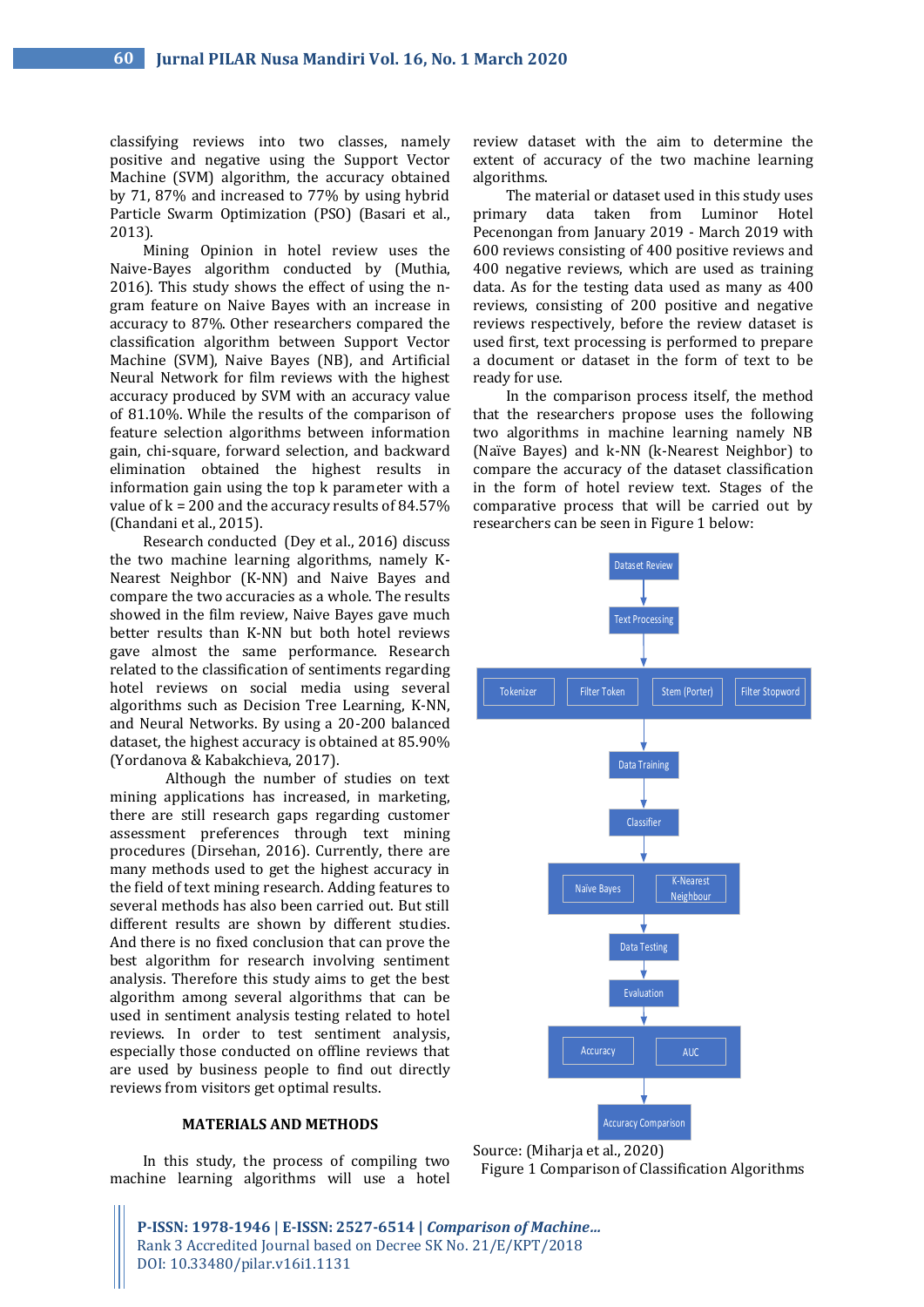Explanation of the comparative process conducted by researchers in Figure 1 above through seven stages, namely dataset review, text processing, data training, classifier, data testing, evaluation and accuracy comparison.

The first stage is to review data from the dataset obtained and normalize it before the dataset is processed in text processing. In the text processing tokenizer, the process is done to eliminate punctuation, symbols or other characters that are not letters. After the next tokenizer filter token, Stem (porter) and stop-word filter. The end result of the text processing can be seen in the following table:

Table 1 Final Results of the Text Processing Process

| <b>Review</b>                               | <b>Text Processing</b><br><b>Result</b> |  |
|---------------------------------------------|-----------------------------------------|--|
| Hotel<br>nyaman,                            | Hotel nyaman layan                      |  |
| pelayanan ramah,                            | ramah<br>saran<br>saya                  |  |
| saran saya ditambah                         | tambah kolam renang                     |  |
| kolam renang                                |                                         |  |
| Pelayanan<br>bagus,                         | Layan bagus loby                        |  |
| lobby bagus, sangat                         | bagus saying tidak ada                  |  |
| disayangkan tidak ada                       | kolam renang                            |  |
| kolam renang                                |                                         |  |
| Pelayanan                                   | Layan puas makan                        |  |
| memuaskan, makanan                          | enak saya senang inap                   |  |
| enak saya senang                            | sini                                    |  |
| menginap disini                             |                                         |  |
| Semua bagus, hanya                          | Semua bagus hanya                       |  |
| kalau malam ada                             | malam<br>ada<br>suara                   |  |
| suara musik                                 | music                                   |  |
| $\overline{\phantom{a}}$ dikamar<br>Exhaust | Exhaust<br>kamar                        |  |
| smoking harus lebih                         | smoking harus lebih                     |  |
| baik, untuk kenyaman                        | baik untuk nyaman                       |  |
| kamar smoking                               | kamar smoking                           |  |
| Pelayanan bagus,                            | Layan bagus hotel                       |  |
| hotel nyaman hanya                          | nyaman hanya chanel                     |  |
| channel tv kurang                           | tv kurang lengkap                       |  |
| lengkap                                     |                                         |  |
| Berisik dari gedung                         | Berisik dari gedung                     |  |
| sebelah, sikat gigi                         | sikat<br>sebelah<br>gigi                |  |
| kualitas jelek, tempat                      | kualitas jelek tempat                   |  |
| sabun<br>kurang                             | sabun kurang kualitas                   |  |
| berkualitas                                 |                                         |  |
| Hanya suara music                           | Hanya suara music                       |  |
| dari gedung sebelah                         | dari gedung sebelah                     |  |
| sangat menggangu                            | sangat                                  |  |
| istirahat                                   | ganggu<br>istirahat                     |  |
|                                             |                                         |  |

The next stage determines the training data before the classifier process is performed using two Naïve Bayes algorithms and a k-Nearest Neighbor. Followed by determining the testing data that will be evaluated from its accuracy level and AUC value.

The final stage is to compare the accuracy and AUC values by comparing the results of the two Naïve Bayes and K-Nearest Neighbors algorithm processes so that the algorithm can be superior and appropriate in the hotel review comparison process is the objective of this study.

To support the comparative process in this study, researchers used the RapidMiner version 5.3 tool which will produce accuracy and AUC values for each algorithm of the machine learning.

#### **RESULTS AND DISCUSSION**

#### 1. Results Using the Naïve Bayes Algorithm

Of the 400 hotel review data, 200 positive reviews and 200 negative reviews, 187 data were predicted to be appropriate, negative and 13 data were negative but positive. In contrast, 154 data were predicted to be positive and 46 data were predicted to be positive but negative. The accuracy of using the Naïve Bayes algorithm is 85.25% with an AUC value of 0.632.

| Table 2. Confusion Matrix Naive Bayes Algorithm |
|-------------------------------------------------|
| Accuracy: $85,25\% + (-24,89\%$ (micro average: |

| 85,25%)                 |                         |                     |                           |
|-------------------------|-------------------------|---------------------|---------------------------|
|                         | True<br><b>Negative</b> | <b>True Positif</b> | <b>Class</b><br>precision |
| Pred.<br><b>Negatif</b> | 187                     | 154                 | 55,84%                    |
| Pred<br>positif         | 13                      | 46                  | 77.97%                    |
| Class<br>Recall         | 93.50%                  | 23.00%              |                           |

Source: (Miharja et al., 2020)

$$
Accuracy = \frac{(TN+TP)}{(TN+FP+FP+FP)}
$$
................. (1)  
Accuracy = 
$$
\frac{(187+154)}{(187+13+154+46)}
$$
  
Accuracy = 
$$
\frac{(341)}{(400)} = 0,8525 = 85,25\%
$$



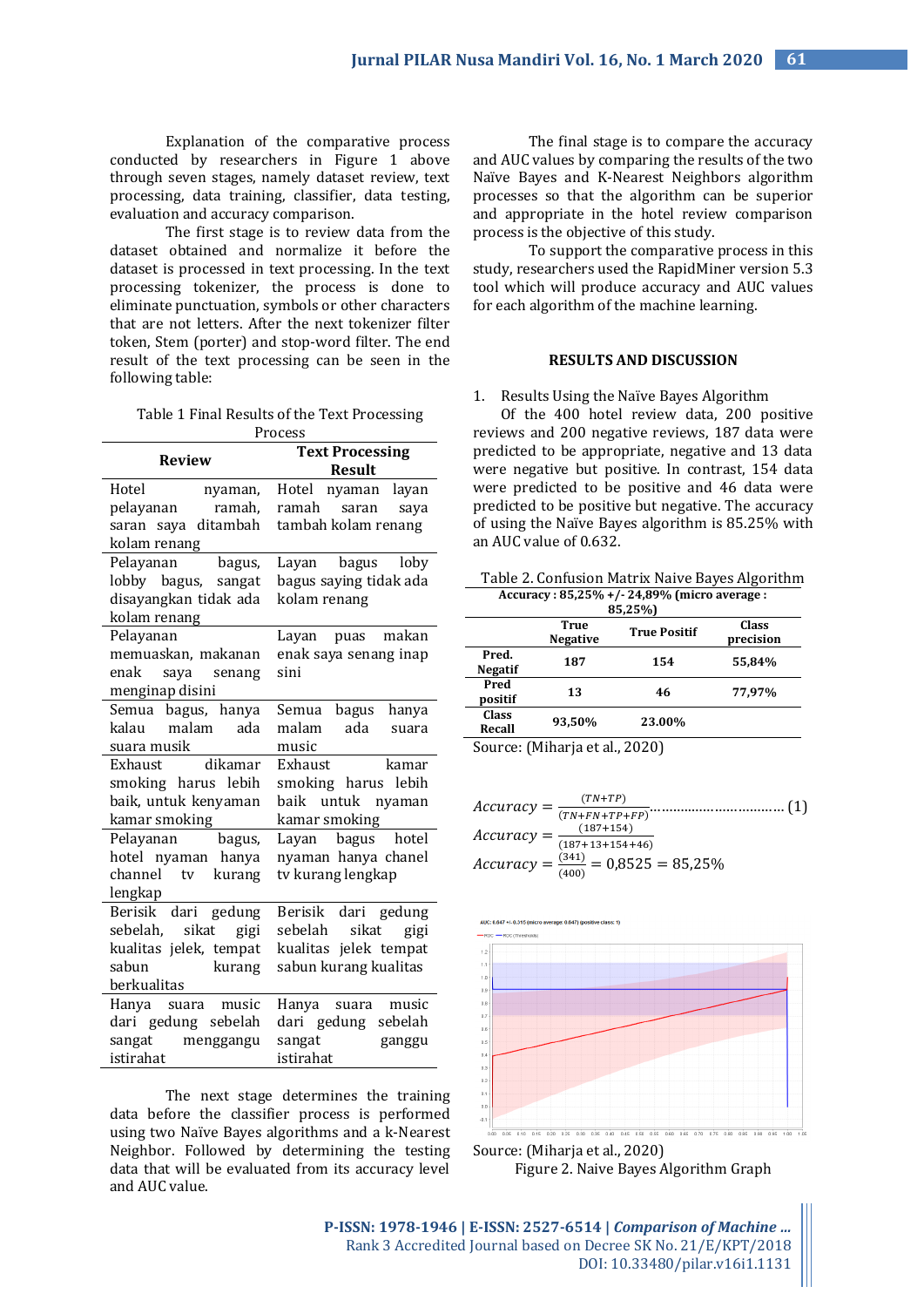Figure 2 shows the appearance of the ROC curve using the Naïve Bayes model with an AUC value of 0.632

## **1. Results Using the k-Nearest Neighbor Algorithm**

Of the 400 hotel review data, namely 200 positive reviews and 200 negative reviews, as many as 133 data were predicted to be appropriate, namely negative and as much as 67 data were predicted to be negative but apparently positive. In contrast, 109 data were predicted to be positive and 91 data were predicted to be positive but negative.

The accuracy results if using the k-Nearest Neighbor algorithm is 60.50% with an AUC value of 0.658.

| Table 3. Confusion Matrix k-Nearest Neighbor |
|----------------------------------------------|
| Algorithm                                    |

| Accuracy: $60,50\% + (-2,94\%$ (micro average: $60,50\%$ ) |                                |                  |                    |
|------------------------------------------------------------|--------------------------------|------------------|--------------------|
|                                                            | <b>True</b><br><b>Negative</b> | True<br>Positive | Class<br>precision |
| Pred.<br><b>Negative</b>                                   | 133                            | 109              | 54,96%             |
| Pred.<br>positive                                          | 67                             | 91               | 57,9%              |
| Class<br>Recall                                            | 66.50%                         | 45,50%           |                    |
|                                                            | Source: (Miharia et al         | 20201            |                    |

ource: (Miharja et al., 2020)

|                                        | $(TN+TP)$                                           |  |
|----------------------------------------|-----------------------------------------------------|--|
|                                        | $Accuracy = \frac{C}{(TN+FN+TP+FP)}$ .              |  |
|                                        | $(133+109)$                                         |  |
| $Accuracy = \frac{1}{(133+67+109+91)}$ |                                                     |  |
|                                        | $Accuracy = \frac{(242)}{(400)} = 0,6050 = 60,50\%$ |  |



Source: (Miharja et al., 2020) Figure 3 Graph of Area Under Curve (AUC) Algorithm K-Nearest Neighbor

Figure 3 shows the appearance of the ROC curve using the k-Nearest Neighbor model with an AUC value of 0.658**.**

## **2. Research Results**

The summary results of the comparison of the Naive Bayes classification algorithm and k-Nearest Neighbor are as follows:

| Table 4. Comparison of Accuracy and AUC |
|-----------------------------------------|
| <b>Classification Algorithms</b>        |

| - - - - - - - - - - -          |                 |            |  |
|--------------------------------|-----------------|------------|--|
|                                | <b>Accuracy</b> | <b>AUC</b> |  |
| NR                             | 85,25%          | 0.632      |  |
| <b>KNN</b>                     | 60,50%          | 0,658      |  |
| Source: (Miharja et al., 2020) |                 |            |  |



Source: (Miharja et al., 2020)

Figure 4. Classification Algorithm Graph Accuracy

Figure 4 shows a comparison graph that the Naïve Bayes algorithm with an accuracy value of 85.25% is superior to the k-Nearest neighbor algorithm whose accuracy value is 60.0%.





**P-ISSN: 1978-1946 | E-ISSN: 2527-6514 |** *Comparison of Machine…* Rank 3 Accredited Journal based on Decree SK No. 21/E/KPT/2018 DOI: 10.33480/pilar.v16i1.1131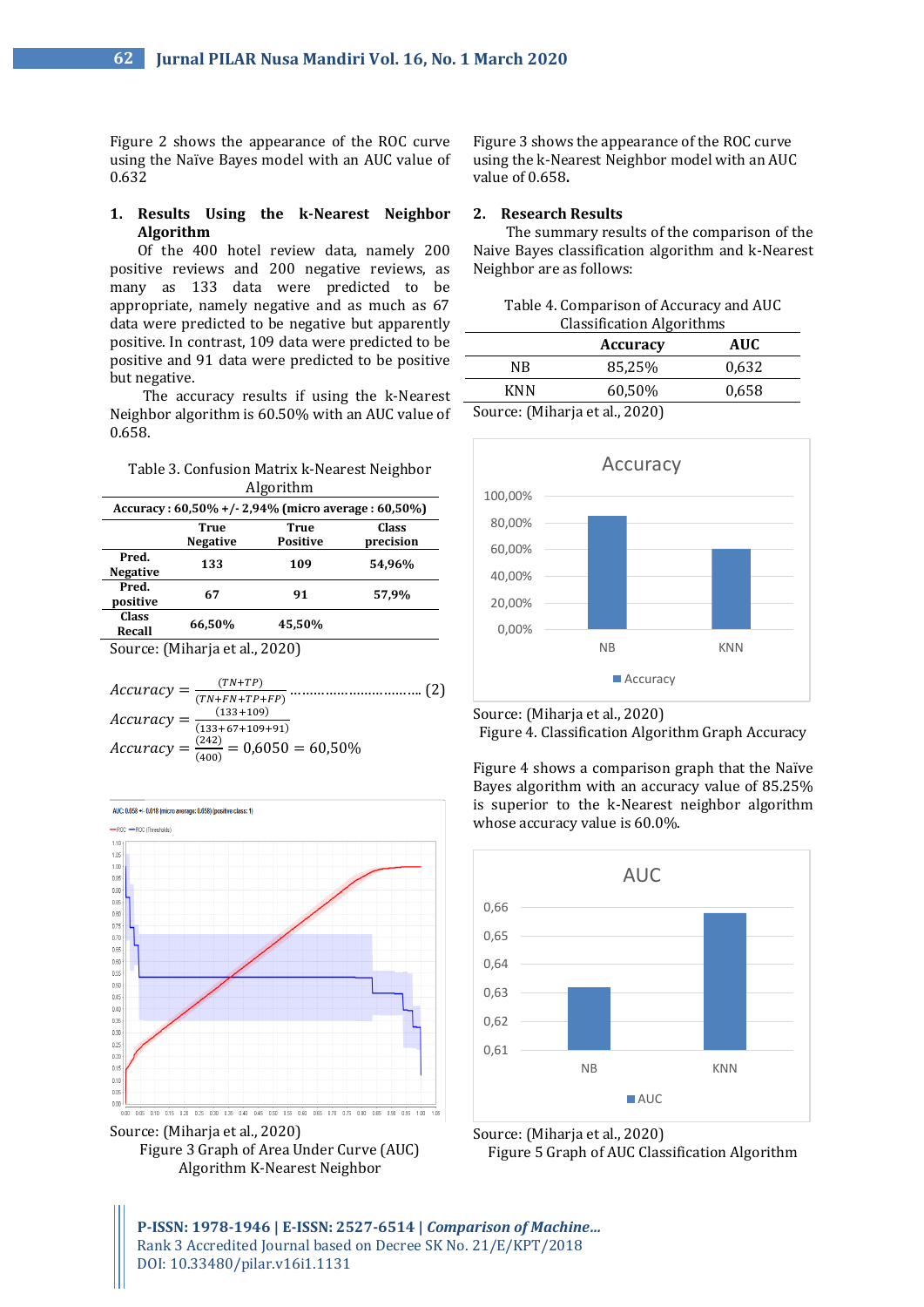Figure 5 shows a comparison graph of the AUC (Area Under Curve) value of the Naïve Bayes algorithm with a value of 0.632 and the K-Nearest Neighbor algorithm with a value of 0.658.

### **CONCLUSION**

The results of the comparison of classification algorithms between Naïve Bayes (NB) and k-Nearest Neighbor (k-NN) obtained NB with the best results with an accuracy of 85.25% with AUC is 0.658. These results can be used as a reference by business people to make decisions in determining business strategies.

## **REFERENCE**

Basari, A. S. H., Hussin, B., Ananta, I. G. P., & Zeniarja, J. (2013). OpinionMining of Movie Review Using Hybrid Method of Support Vector Machine and Particle Swarm Optimization. *Procedia Engineering*, *53*, 453– 462. https://doi.org/10.1016/j.proeng.2013.02.05

 $\Omega$ 

- Chandani, V., Wahono, R. S., & Purwanto, P. (2015). Komparasi Algoritma Klasifikasi Machine Learning Dan Feature Selection pada Analisis Sentimen Review Film. *Journal of Intelligent Systems*, *1*(1), 56–60. http://www.journal.ilmukomputer.org/index .php?journal=jis&page=article&op=view&pat h%5B%5D=10
- Dey, L., Chakraborty, S., Biswas, A., Bose, B., & Tiwari, S. (2016). Sentiment Analysis of Review Datasets Using Naïve Bayes' and K-NN Classifier. *International Journal of Information Engineering and Electronic Business*, *8*(4), 54–62. https://doi.org/10.5815/ijieeb.2016.04.07
- Dirsehan, T. (2016). Text Mining in the Hospitality Sector To Extend the Motivation Theory. *Conference: International Marketing Trends Conference*, *January*, 1–13. https://www.researchgate.net/publication/2 98070052\_Text\_Mining\_in\_the\_Hospitality\_Se ctor\_to\_Extend\_the\_Motivation\_Theory
- Effendy, V. (2015). ANALISIS SENTIMEN BERBAHASA INDONESIA DENGAN PENDEKATAN LEXICON BASED (STUDI KASUS : SOLUSI PENGELOLAAN SAMPAH). *Jurnal Ilmiah Komputer Dan Informatika (KOMPUTA)*, *4*(1), 55–60. http://komputa.if.unikom.ac.id/\_s/data/jurn

al/vol.4-no.1/8.4.1.3.2015-55-60-2089- 9033.pdf/pdf/8.4.1.3.2015-55-60-2089- 9033.pdf

- Kontopoulos, E., Berberidis, C., Dergiades, T., & Bassiliades, N. (2013). Ontology-based sentiment analysis of twitter posts. *Expert Systems with Applications*, *40*(10), 4065– 4074. https://doi.org/10.1016/j.eswa.2013.01.001
- Miharja, J., Putra, J. L., & Hadianto, N. (2020). *Independent Research Final Report*.
- Muthia, D. A. (2016). Opinion Mining Pada Review Buku Menggunakan Algoritma Naive Bayes. *Jurnal Teknik Komputer AMIK BSI*, *2*(1), 1–8. http://ejournal.bsi.ac.id/ejurnal/index.php/j tk/article/viewFile/357/266
- Sipayung, E. M., Maharani, H., & Zefanya, I. (2016). Perancangan Sistem Analisis Sentimen Komentar Pelanggan Menggunakan Metode Naive Bayes Classifier. *Jurnal Sistem Informasi*, *8*(1), 958–965. https://ejournal.unsri.ac.id/index.php/jsi/art icle/view/3250
- Utami, L. D., Rachmi, H., & Nurlaela, D. (2018). Komparasi algoritma klasifikasi pada analisis review hotel. *Jurnal Pilar Nusa Mandiri*, *14*(2), 261–266. https://doi.org/https://doi.org/10.33480/pi lar.v14i2.77
- Yordanova, S., & Kabakchieva, D. (2017). Sentiment Classification of Hotel Reviews in Social Media with Decision Tree Learning. *International Journal of Computer Applications*, *158*(5), 1–7. https://doi.org/10.5120/ijca2017912806
- Zhang, L., & Liu, B. (2017). Sentiment Analysis and Opinion Mining. In C. Sammut & G. I. Webb (Eds.), *Encyclopedia of Machine Learning and Data Mining* (pp. 1152–1161). Springer. https://doi.org/10.1007/978-1-4899-7687-1